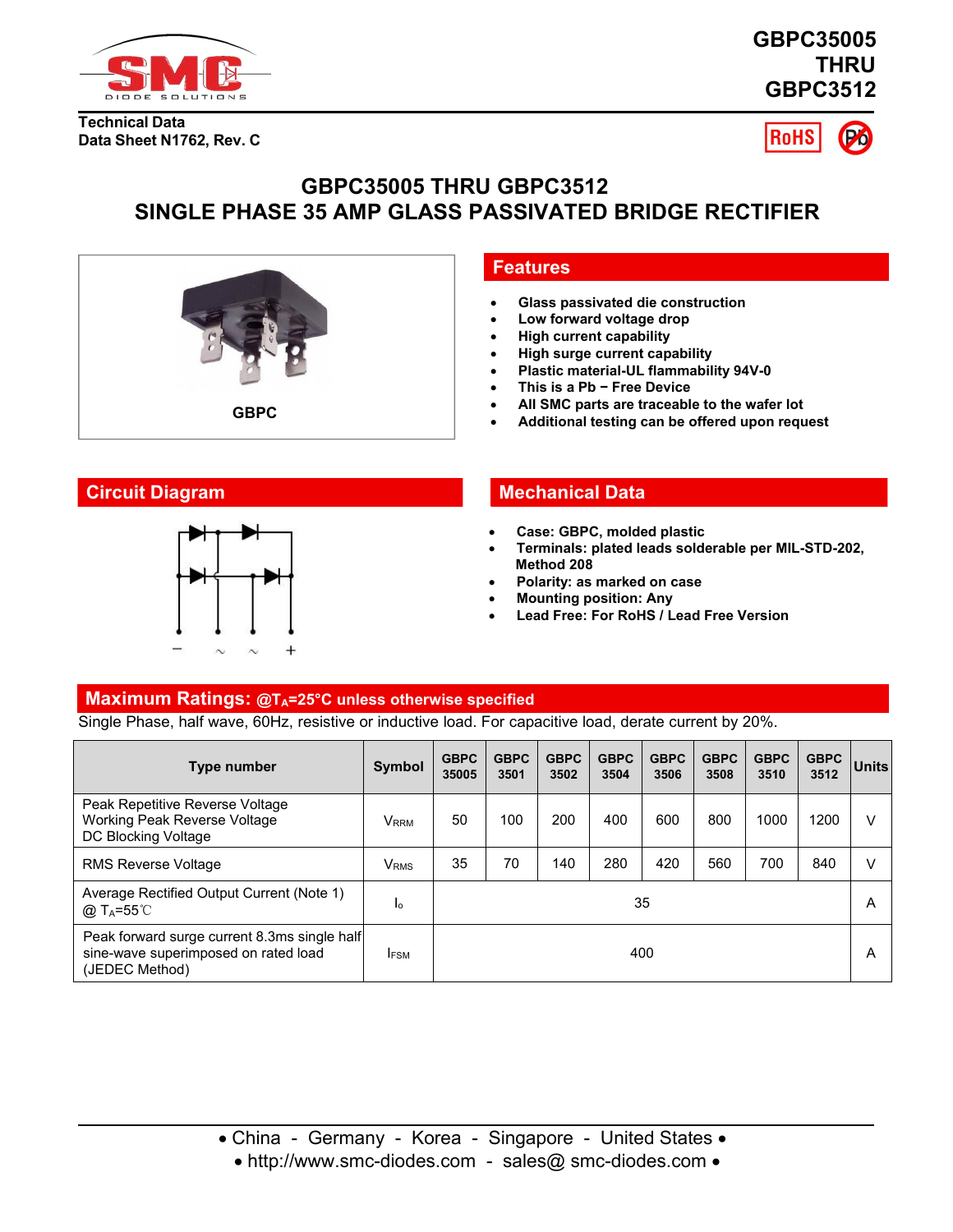

#### **Technical Data Data Sheet N1762, Rev. C**

# **GBPC35005 THRU GBPC3512**

**RoHS** 

## **Electrical Characteristics:@TA=25°C unless otherwise specified**

| Type number                                                                                     | <b>Symbol</b> | <b>GBPC</b><br>35005 | <b>GBPC</b><br>3501 | <b>GBPC</b><br>3502 | <b>GBPC</b><br>3504 | <b>GBPC</b><br>3506 | <b>GBPC</b><br>3508 | <b>GBPC</b><br>3510 | GBPC<br>3512 | <b>Units</b> |
|-------------------------------------------------------------------------------------------------|---------------|----------------------|---------------------|---------------------|---------------------|---------------------|---------------------|---------------------|--------------|--------------|
| Forward Voltage per element @IF=17.5A                                                           | $V_{\rm F}$   |                      |                     |                     |                     | 1.1                 |                     |                     |              |              |
| Peak Reverse Current @T <sub>A</sub> =25℃<br>At Rated DC Blocking Voltage @T <sub>A</sub> =125℃ | <b>IR</b>     |                      | 500                 |                     |                     |                     |                     |                     |              | μA           |
| Typical Junction Capacitance (Note 2)                                                           | ⌒<br>ιب       |                      |                     |                     |                     | 300                 |                     |                     |              | pF           |

\* Pulse width <  $300 \,\mu s$ , duty cycle <  $2\%$ 

## **Thermal-Mechanical Specifications:@TA=25°C unless otherwise specified**

| Type number                                 | Symbol                      | <b>GBPC</b><br>35005 | <b>GBPC</b><br>3501 | GBPC  <br>3502 | <b>GBPC</b><br>3504 | <b>GBPC</b><br>3506 | <b>GBPC</b><br>3508 | <b>GBPC</b><br>3510 | <b>GBPC</b><br>3512 | $ $ Units    |
|---------------------------------------------|-----------------------------|----------------------|---------------------|----------------|---------------------|---------------------|---------------------|---------------------|---------------------|--------------|
| Typical Thermal Resistance Junction to Lead | $R_{\theta$ JL              | 2.2                  |                     |                |                     |                     |                     |                     |                     |              |
| Junction Temperature                        |                             |                      | $-55$ to $+150$     |                |                     |                     |                     |                     |                     | $^{\circ}$ C |
| Storage Temperature Range                   | $\mathsf{T}_{\textsf{STG}}$ |                      |                     |                |                     | $-55$ to $+150$     |                     |                     |                     | $^{\circ}$ C |

Note: 1. Mounted on glass epoxy PC board with 1.3mm<sup>2</sup> solder pad. 2.Measured at 1.0 MHz and applied reverse voltage of 4.0V D.C.

### **Ratings and Characteristics Curves**



• China - Germany - Korea - Singapore - United States • • http://www.smc-diodes.com - sales@ smc-diodes.com •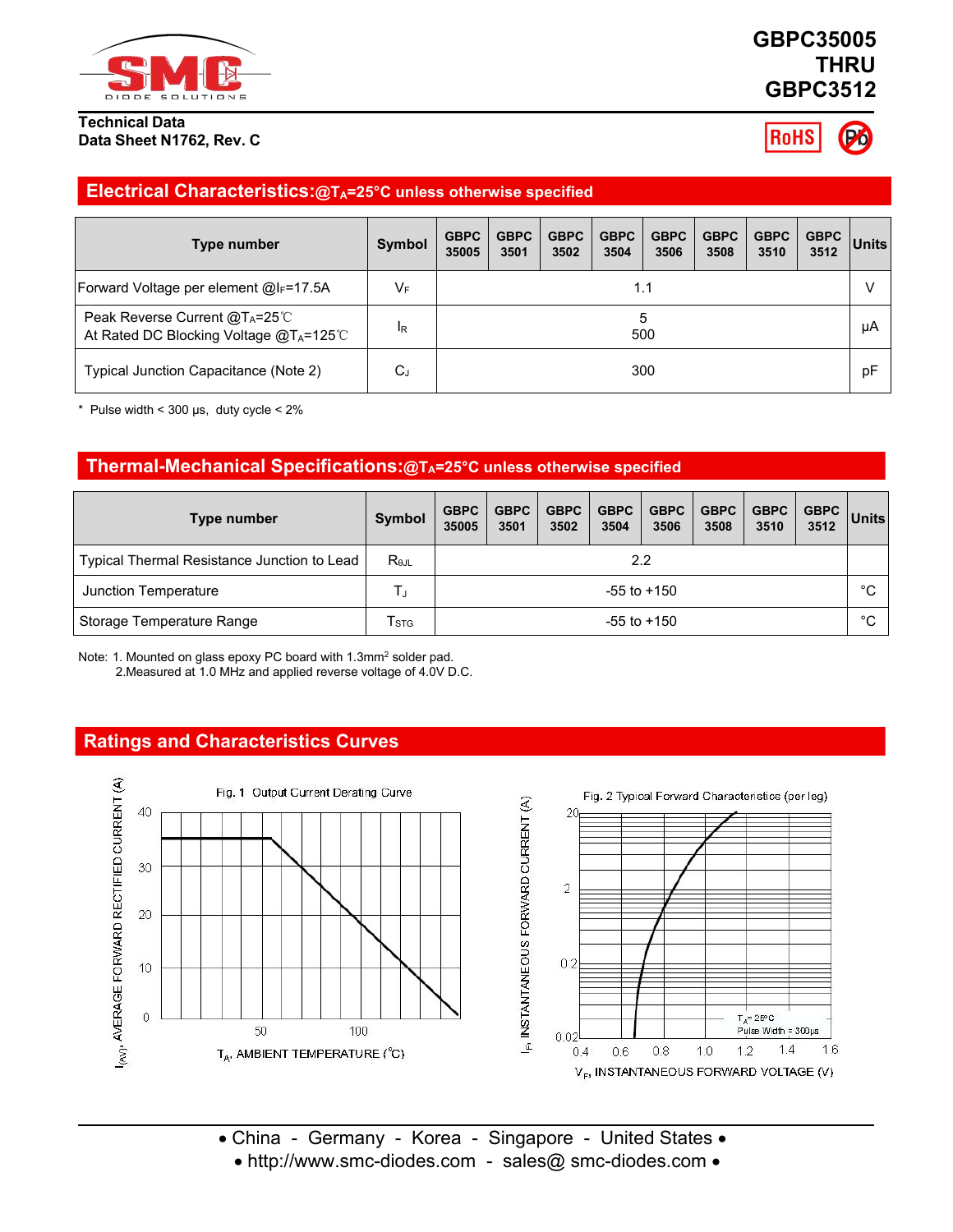

# **GBPC35005 THRU GBPC3512**

#### **Technical Data Data Sheet N1762, Rev. C**





| <b>Device</b>      | Package       | <b>Plating</b> | <b>Shipping</b> |
|--------------------|---------------|----------------|-----------------|
| GBPC35005-GBPC3512 | GBPC(Pb-Free) | Pure Sn        | 50pcs / box     |

For information on tape and reel specifications, including part orientation and tape sizes, please refer to our tape and reel packaging

# **Marking Diagram**



Where XXXXX is YYWWL

| SSG       | = SSG         |  |
|-----------|---------------|--|
| YY        | = Year        |  |
| <b>WW</b> | $=$ Week      |  |
|           | = Lot Number  |  |
| GBPC35005 | = Type Number |  |

**Cautions:** Molding resin Epoxy resin UL:94V-0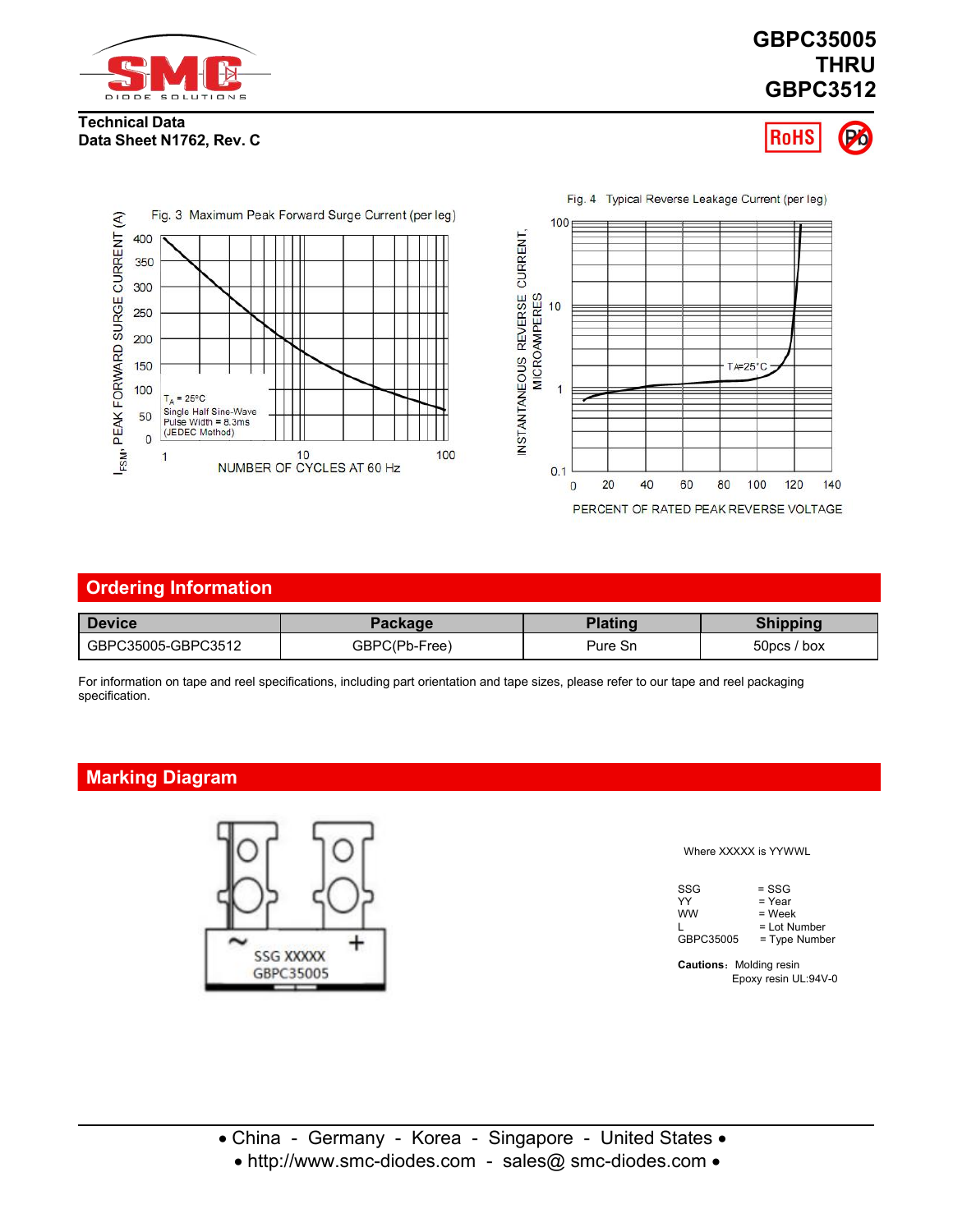

# **GBPC35005 THRU GBPC3512**

**Technical Data Data Sheet N1762, Rev. C**



**Mechanical Dimensions GBPC (Inches/Millimeters)**